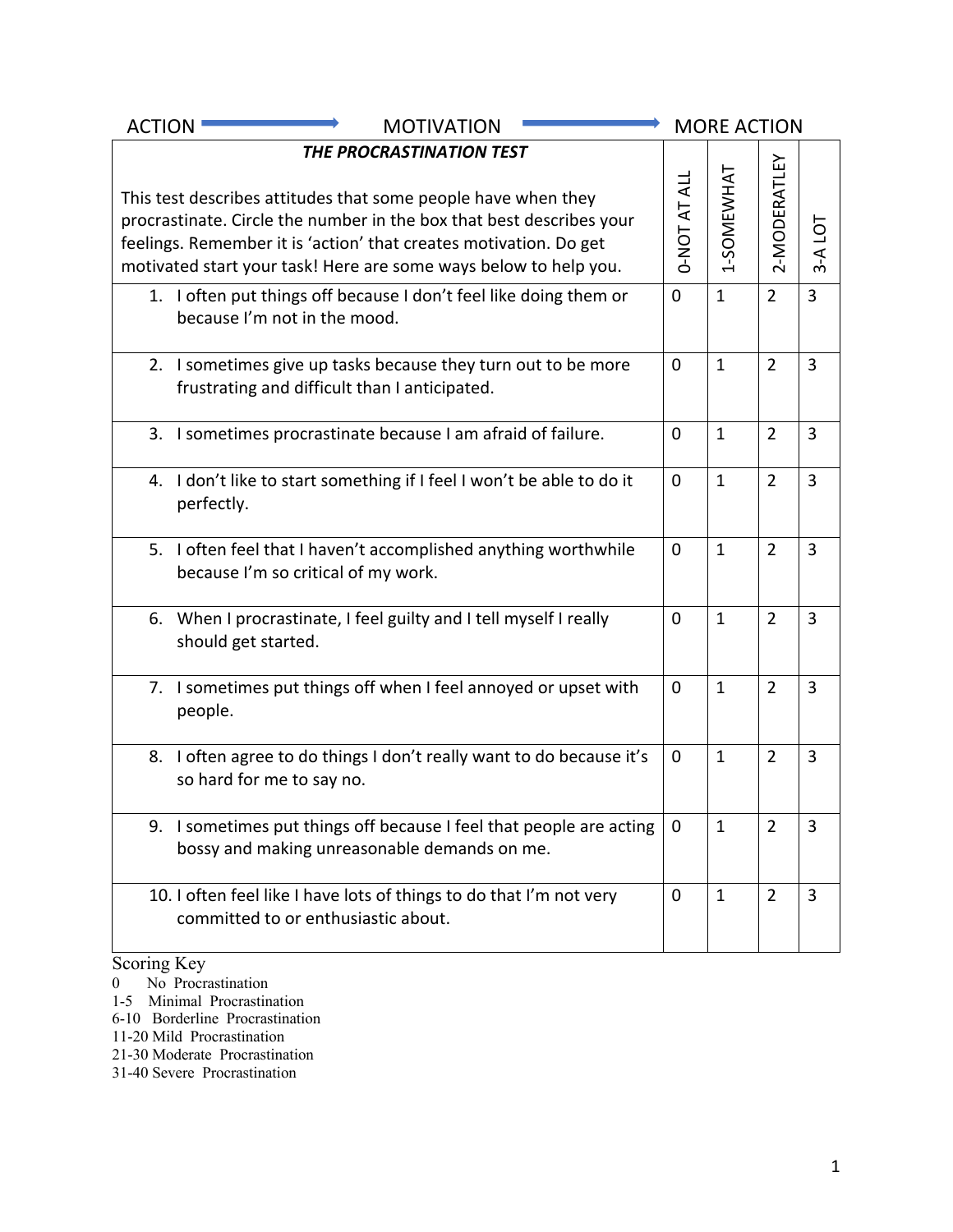# *PROCRASTINATION ANTIDOTE*

1. CBA – list the disadvantages and advantages of procrastinating. Total them so that together they equal 100%. For example, if the importance of the Advantages out-weigh the disadvantages, then the score might be -60% Advantages and 40% Disadvantages- In short,  $60\% + 40\% = 100\%$ .

Next, do the advantages and disadvantages of getting started right away.

| # 1. Cost Benefit Analysis                                      |                               |  |  |  |  |
|-----------------------------------------------------------------|-------------------------------|--|--|--|--|
| <b>PROCRASTINATING</b>                                          |                               |  |  |  |  |
| Advantages                                                      | Disadvantages                 |  |  |  |  |
|                                                                 |                               |  |  |  |  |
|                                                                 |                               |  |  |  |  |
| $\%$                                                            | $\%$<br>$= 100%$<br>$\ddot{}$ |  |  |  |  |
| # 2. Cost Benefit Analysis<br><b>GETTING STARTED RIGHT AWAY</b> |                               |  |  |  |  |
| Advantage s                                                     | Disadvantages                 |  |  |  |  |
|                                                                 |                               |  |  |  |  |
|                                                                 |                               |  |  |  |  |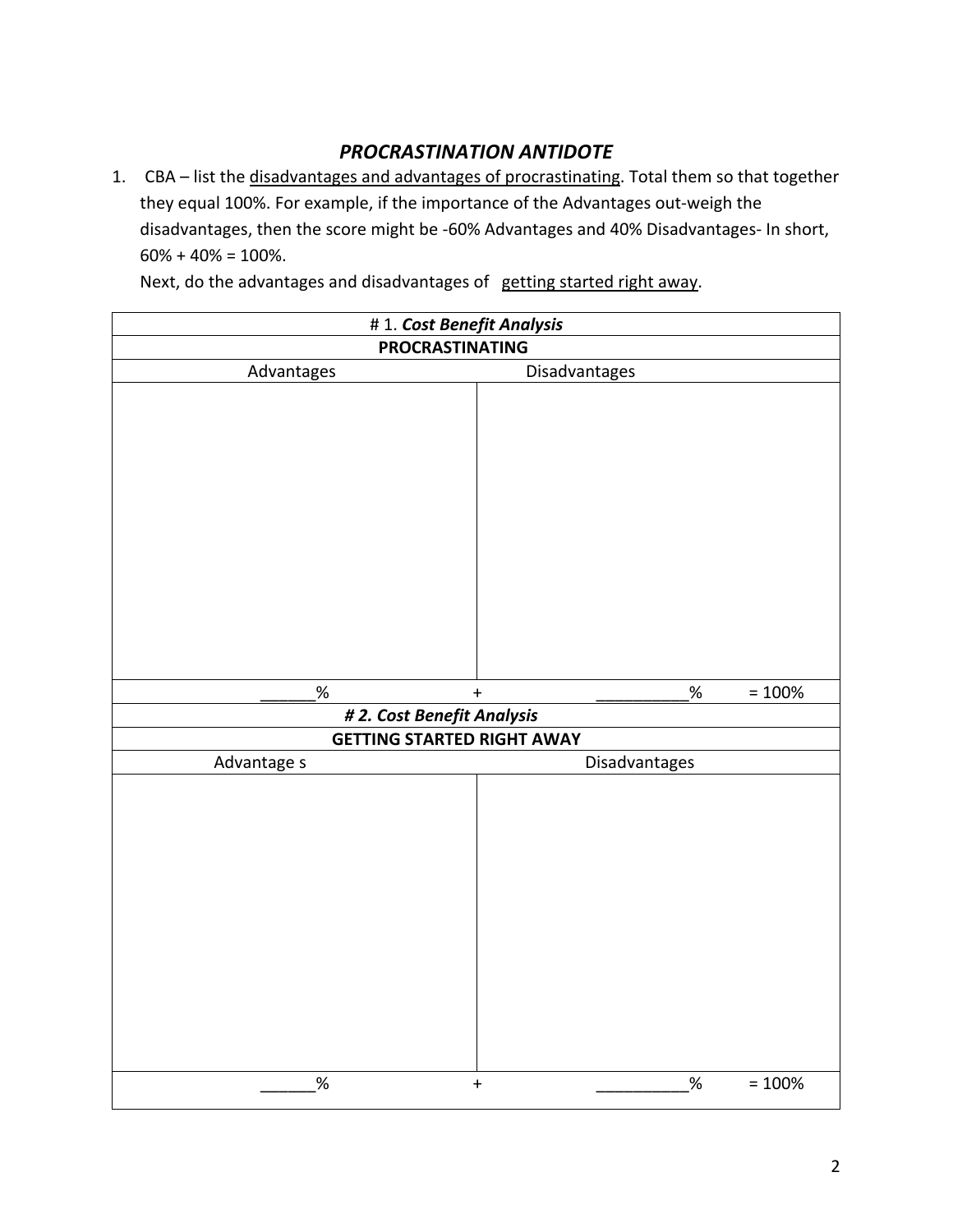- **Time & date to start: List of Obstacles List of Solutions**  1. 2. 3. 4. 5. 1. 2. 3. 4. 5.
- 2. Make a plan a) Write down date and time to start b) Make a list of obstacles that might get in the way c) How would you combat these obstacles

### 3. Make a big job easier by breaking it into smaller ones

| The Big Job | The Big Job Broken Down into Smaller Jobs |
|-------------|-------------------------------------------|
|             | 1.                                        |
|             | 2.                                        |
|             | 3.                                        |
|             | 4.                                        |
|             | 5.                                        |
|             |                                           |
|             |                                           |
|             |                                           |
|             |                                           |

4. Next, use TIC TOC Technique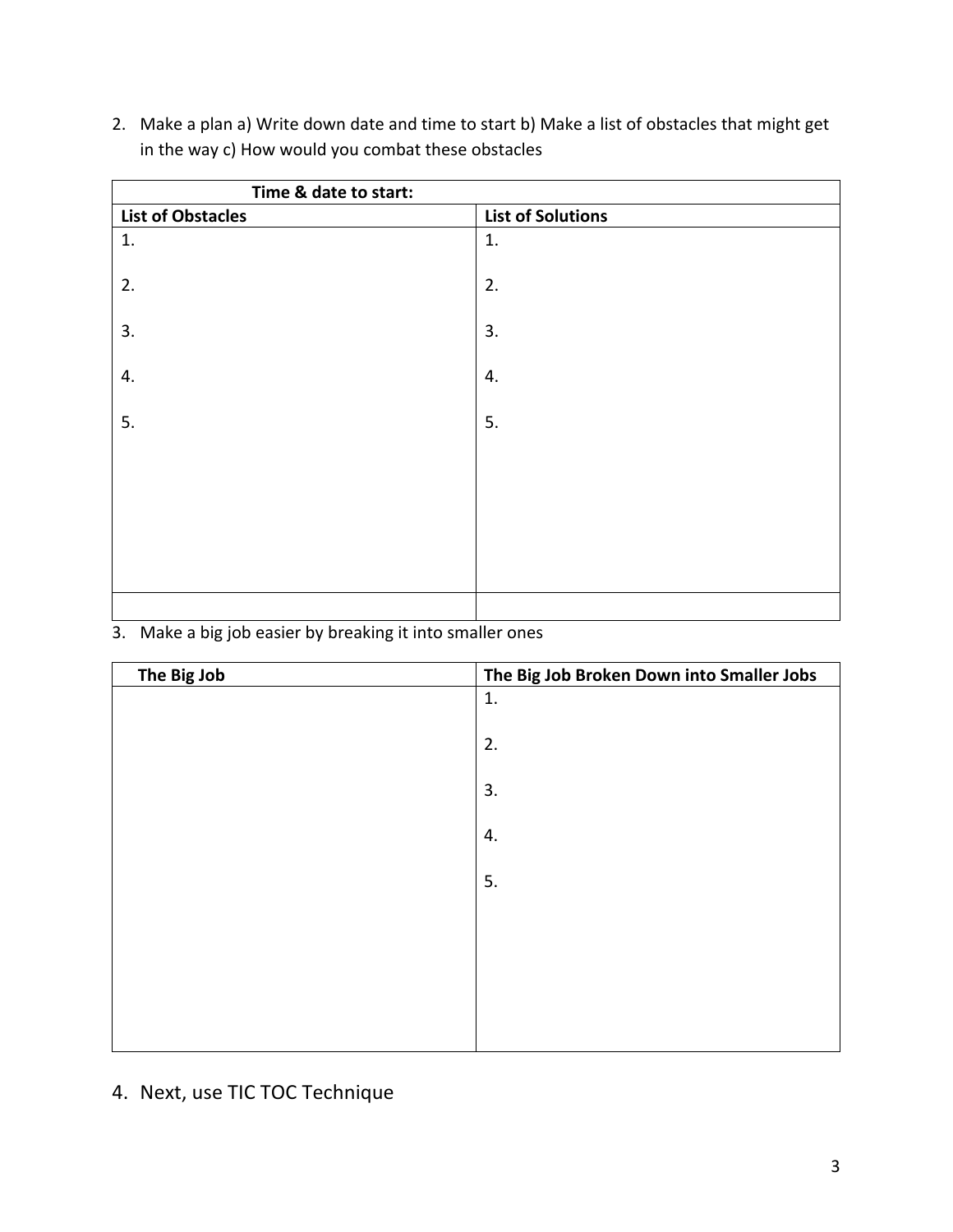#### **THE TIC-TOC TECHNIQUE**

\_\_\_\_\_\_\_\_\_\_\_\_\_\_\_\_\_\_\_\_\_\_\_\_\_\_\_\_\_\_\_\_\_\_\_\_\_\_\_\_\_\_\_\_\_\_\_\_\_\_\_\_\_\_\_\_\_\_\_\_\_

#### **STEP ONE: WHAT ARE YOU PROCRASTINATING ABOUT? DESCRIBE IT.**

#### **STEP TWO: WHAT NEGATIE FEELINGS DO YOU HAVE WHEN YOU THINK ABOUT DOING IT?**

\_\_\_\_\_\_\_\_\_\_\_\_\_\_\_\_\_\_\_\_\_\_\_\_\_\_\_\_\_\_\_\_\_\_\_\_\_\_\_\_\_\_\_\_\_\_\_\_\_\_\_\_\_\_\_\_\_\_\_\_\_\_\_\_\_\_\_\_\_\_\_\_\_\_\_\_\_\_

**WRITE IT & RATE IT. 0-100%** (**Sad,** blue, depressed, down, unhappy, **Anxious,** worried, panicky, nervous, frightened, **Guilty,** remorseful, bad, ashamed, **Inferior**, worthless, inadequate, defective, incompetent, **Lonely,**  unloved, unwanted, rejected, alone, abandoned, **Embarrassed,** foolish, humiliated, self-conscious, **Frustrated,**  stuck, thwarted, defeated, **Angry**, mad, resentful, annoyed, irritated, upset, furious, **Hopeless,** discouraged, pessimistic, despairing)

| <b>Emotion</b> | Rating | <b>Emotion</b> | Rating | <b>Emotion</b> | Rating |
|----------------|--------|----------------|--------|----------------|--------|
| <b>. .</b>     |        | т.             |        | . .            |        |
| <u>.</u>       |        | .ر             |        | o.             |        |
| J.             |        | ס.             |        | <u>.</u>       |        |

#### **STEP THREE: THE TRIPLE-COLUMN TECHNIQUE**

| <b>TICs</b>                  | <b>DISTORTIONS</b>                |                |                |                         |        | <b>TOCs</b>                     |
|------------------------------|-----------------------------------|----------------|----------------|-------------------------|--------|---------------------------------|
| Task-Interfering cognitions. | See List on back of sheet. Circle |                |                |                         |        | <b>Task-Oriented Cognitions</b> |
|                              | the cognitive distortion.         |                |                |                         |        |                                 |
|                              | $\mathbf{1}$                      | $\overline{2}$ | 3              | $\overline{\mathbf{4}}$ | 5      |                                 |
|                              |                                   | $\overline{7}$ |                |                         |        |                                 |
|                              | 6                                 |                | 8              | 9                       | 10     |                                 |
|                              |                                   |                |                |                         |        |                                 |
|                              | $\mathbf{1}$                      | $\overline{2}$ | $\overline{3}$ | $\overline{4}$          | 5      |                                 |
|                              |                                   |                |                |                         |        |                                 |
|                              | 6                                 | $\overline{7}$ | 8              | 9                       | 10     |                                 |
|                              |                                   |                |                |                         |        |                                 |
|                              |                                   |                |                |                         |        |                                 |
|                              | $\mathbf{1}$                      | $\overline{2}$ | $\overline{3}$ | $\overline{4}$          | 5      |                                 |
|                              | 6                                 | $\overline{7}$ | 8              | 9                       | 10     |                                 |
|                              |                                   |                |                |                         |        |                                 |
|                              |                                   |                |                |                         |        |                                 |
|                              | $\mathbf{1}$                      | $\overline{2}$ | $\overline{3}$ | $\overline{4}$          | 5      |                                 |
|                              | 6                                 | $\overline{7}$ | 8              | 9                       | 10     |                                 |
|                              |                                   |                |                |                         |        |                                 |
|                              |                                   |                |                |                         |        |                                 |
|                              | $\mathbf{1}$                      | $\overline{2}$ | $\overline{3}$ | $\overline{4}$          | 5      |                                 |
|                              |                                   |                |                |                         |        |                                 |
|                              | 6                                 | $\overline{7}$ | 8              | 9                       | $10\,$ |                                 |
|                              |                                   |                |                |                         |        |                                 |
|                              |                                   |                |                |                         |        |                                 |
|                              |                                   |                |                |                         |        |                                 |
|                              |                                   |                |                |                         |        |                                 |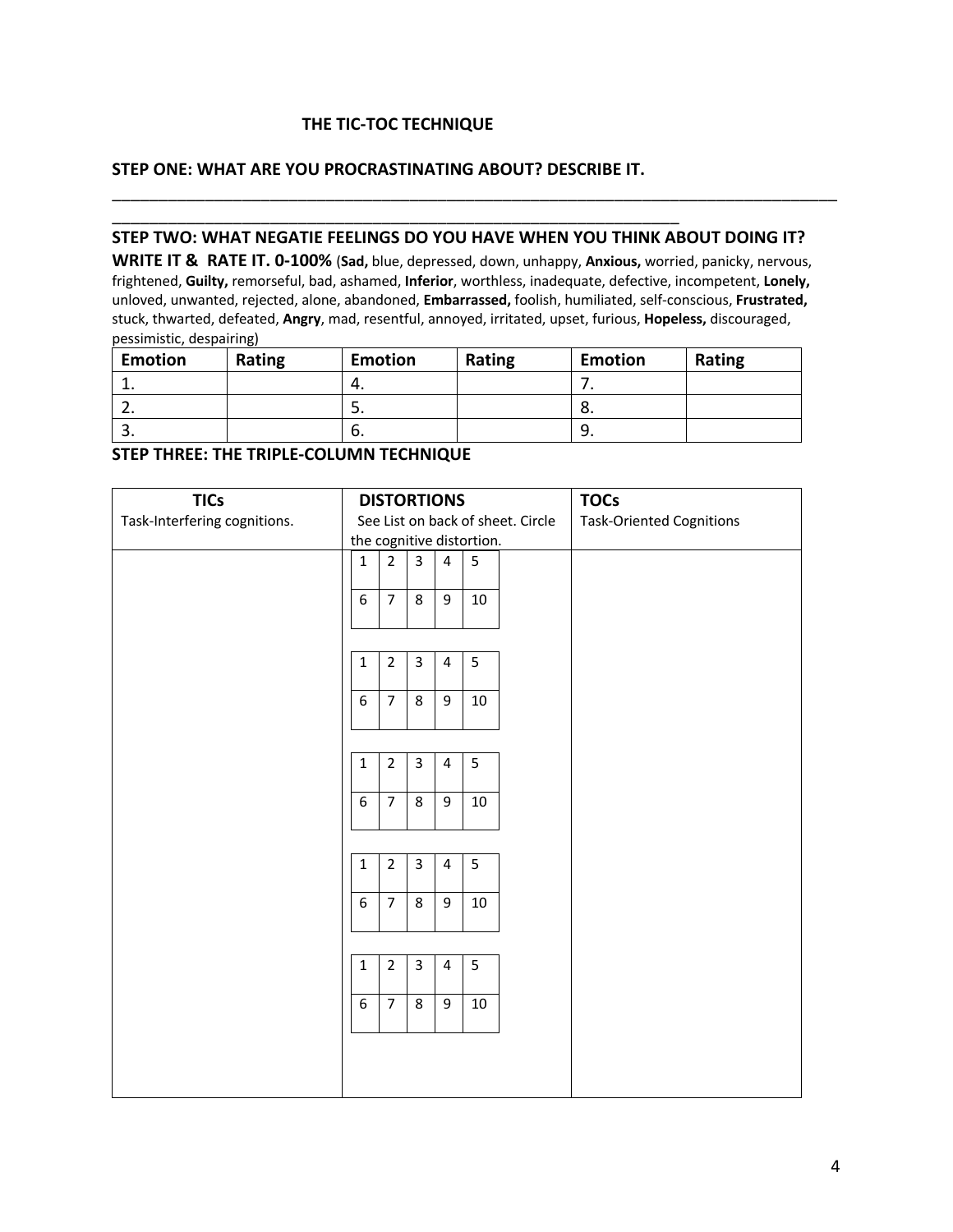# *Most Common Mind Traps or Cognitive Distortions Both Positive +Negative*

- **1. All-or-nothing thinking.** You look at things in absolute, black-and-white categories. There is no such thing as a perfectly prepared plan, a perfectly executed plan, l, no such person as a perfectly, good one. There is no such thing as a perfectly dirty floor or a completely bad person. Everything and everyone is measured in degrees or percentages.
- **2. Overgeneralization.** You take one single event and you generalize it to your entire life. Negative events become never ending or a positive event, a chain of endless successes.
- **3. Mental filter.** You dwell on the positives such as how great it is living at home cost-wise and forget how you have lost your independence. You think how great tasting donuts are and forget how fattening they can be or you dwell on the negatives, your shortcomings, your errors and ignore your positive qualities.
- **4. Discounting reality.** You ignore positive or negative facts, telling yourself that they don't count, so you can insist you are inferior or worthless, or so you can insist you are superior.
- **5. Jumping to conclusions.** You jump to conclusions not warranted by the facts.
	- **Mind-reading.** You assume that people are reacting negatively to you or even that people are reacting positively to you. No body can read another's mind!
	- **Fortune-telling.** You predict that things will turn out badly or even fantastic. No one can tell the future.
- **6. Magnification or minimization.** You blow things way out of proportion or shrink them. It is called the binocular trick because it's like looking through the two ends of a binocular, so things either look much bigger, or much smaller than they really are.
- **7. Emotional reasoning.** You reason from your feelings, thinking that your feelings mirror reality. In point of fact, your feelings are created from your thoughts, which are not necessarily true: "I *feel* like an idiot, so I must *be* one." Feelings do not have brains!
- **8. Should statements.** *Self-Directed Shoulds* cause feelings of guilt, shame, depression, and worthlessness. *Other-Directed Shoulds* cause feelings of anger and trigger interpersonal conflict. *World-Directed Shoulds* cause feelings of frustration and entitlement.
- **9. Labeling.** Instead of saying, "I made a mistake," you tell yourself, "I'm a mistake. I'm a jerk" or "I'm a loser." Instead of sayng, "I did really well on that one," you tell yourself, "I'm the best. I'm a winner."
- **10. Self-blame and other-blame.** Instead of realizing that," It takes two to tango" or that in a conflict you are still part of the problem, no matter how little or how great, you take all the responsibility or you don't take any. You might be 1% responsible or 99% responsible or it could be 50-50. It is not important to figure out the percentage you or the other person are responsible for. It is important to admit that you or another person are somewhat responsible to a certain degree, so don't self-blame and don't other-blame.
	- **Self-blame.** You blame yourself for something you weren't entirely responsible for.
	- **Other-blame.** You blame others and overlook ways you contributed to the problem.